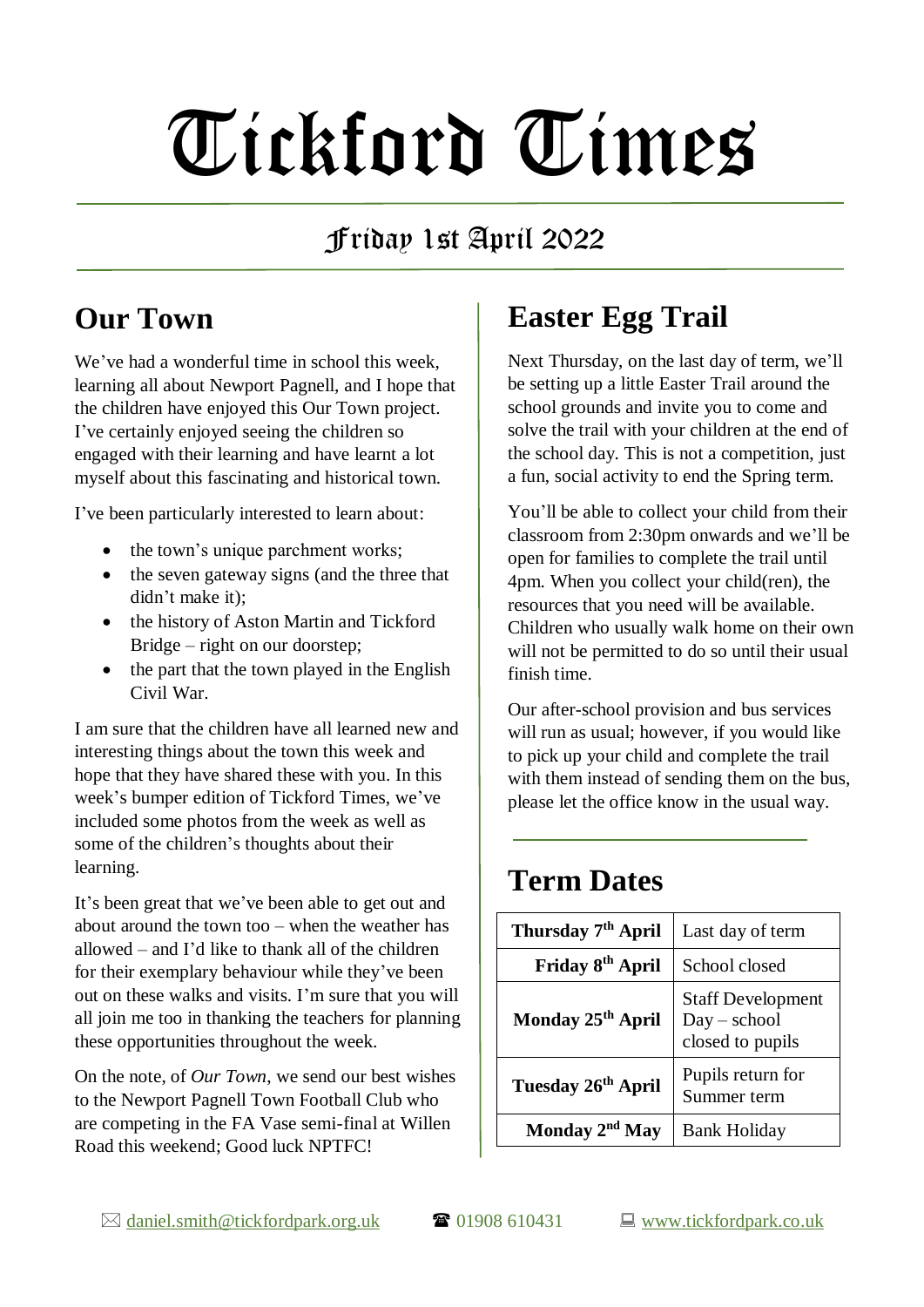#### **Excellence in Music**



This week, we are delighted to celebrate with Seth, who started playing the clarinet during the pandemic. He has made great progress – so much so that he was recently able to take his Grade 1 exam, scoring an amazing 97% and earning a *Distinction* as a result.

Congratulations Seth – keep up the good work!



As part of their *Our Town* learning, some children in Year 4 made Newport Pagnell board games. One group (above) even began working on their own Newport Pagnell version of Monopoly!

## **Sporting Achievements**

We're pleased to be able to celebrate with some of our pupils who have achieved further sporting success:

. *Tom and Jack came 10th and*   $12^{th}$  *at the English National Primary Schools Cross Country Finals in Market Harborough.* 





*Harry scored a hattrick and was named 'Man of the Match' in a recent game for Newport Pagnell U8s.*

*Jacques' rugby team came first in their age group at the Long Buckby Rugby Festival.*

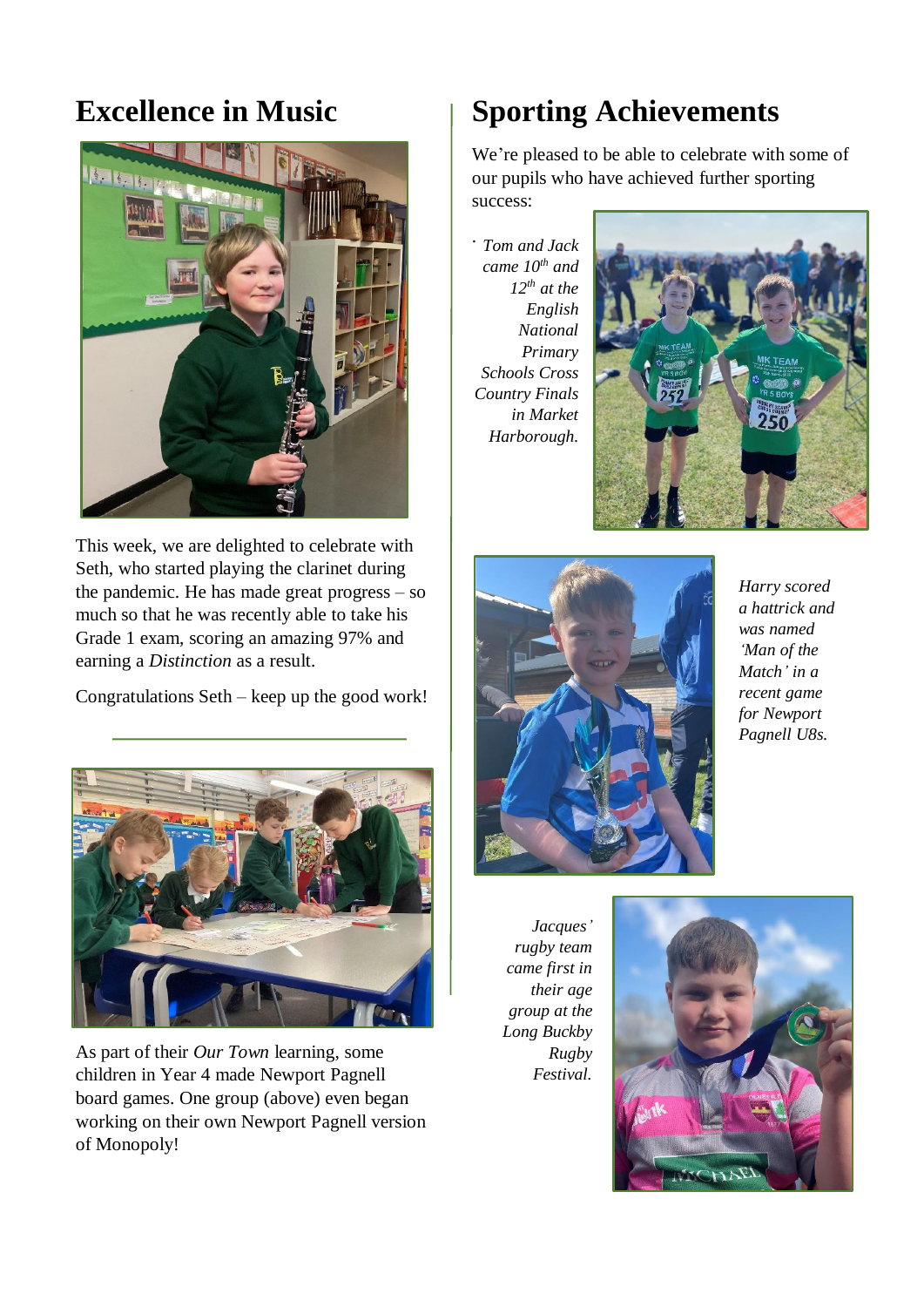#### **Our Town – Pupil Views**

We asked some of our pupils what they enjoyed or found interesting about their learning this week. Here's what they said:

"I enjoyed learning about where the cinema used to be; I liked Mrs Osgood's stories about  $it"$ 

*Ameilia, Year 2*

"The old cinema got changed into an arcade."

*Zachary, Year 2*

"I liked learning about the town clock. It celebrates the bridges."

*Alfie S, Year 2*

"In the olden days, there was a different library and then they closed the old one and built a new one."

*Leo, Year 1*

"I learnt that lots of people are famous in Newport Pagnell that have the same name as me – about five times my name has come up this week, like William Cowley, William Taylor…"

*William H, Year 3*

"Under the arches, they used to put people's bodies before they were buried!"

Sienna, Year 3

"Tickford Bridge is the oldest working iron bridge in Europe!"

Maddox, Year 3

"The space between The Swan Hotel and The Frog & Nightgown used to be where they parked horses!"

Betsy, Year 2

"They used to make lace in Newport Pagnell. I found this interesting."

Ella, Year 2

#### **Easter Activities**

There are lots of activities taking place over the Easter holiday, including Sporty Scholars' Easter holiday club at Tickford Park (see below).

For more information, or to book a space for your child, [please visit the Sporty Scholars website.](https://www.sportyscholars.com/easter-holiday-camp-full)



You might also be interested in the following activities which are taking place over the coming weeks:

- John Lewis are hosting an 'Easter Treasure' Hunt' in their Milton Keynes Store. between the  $1<sup>st</sup>$  and  $18<sup>th</sup>$  of April, with six Easter chicks hiding around the store. More details can be obtained at the Experience Desk on the Ground Floor.
- Willen Hospice is hosting its popular Teddy Bear Hunt again this year, and this time it's 'On Safari!'. Between the 4th and 18th of April, teddies will be hidden around Willen Lake and the nearby areas. It's a fun event and only costs £10 per family, which will go towards supporting Willen Hospice, Milton Keynes. Find out more at [www.willen](http://www.willen-hospice.org.uk/TeddyBearHunt)[hospice.org.uk/TeddyBearHunt.](http://www.willen-hospice.org.uk/TeddyBearHunt)